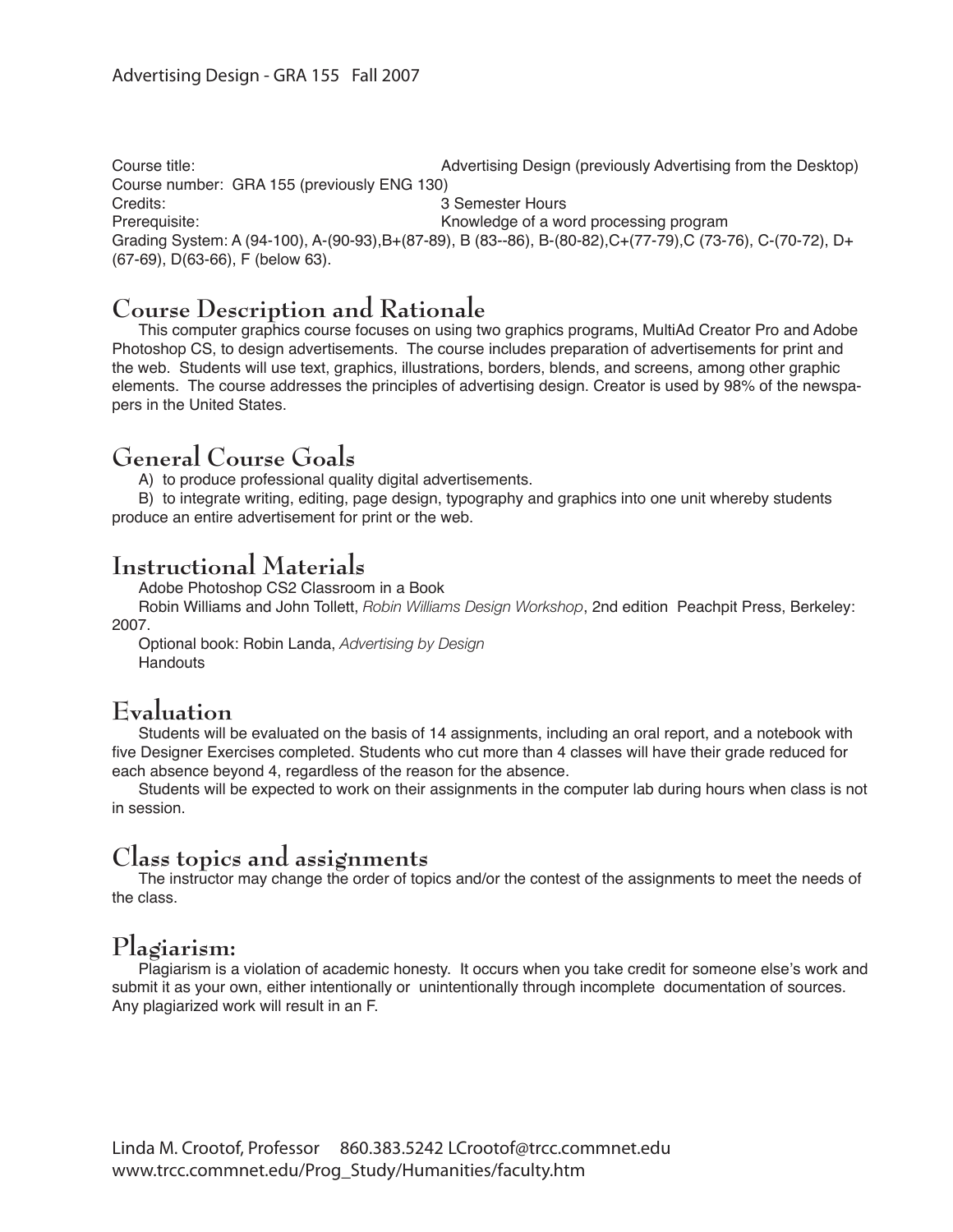# **College Withdrawal Policy**

A student who finds it necessary to discontinue a course once class has met must provide written notice to the Registrar. Withdrawal forms are available at the Registrar's office on campus. Nonpunitive "W" grades are assigned to any withdrawal requested before the various unrestricted withdrawal deadlines listed in the calendars published in front of each session's course listings. Withdrawal requests received after these deadlines must bear instructor signatures indicating the student was maintaining at least a C- average at the time of withdrawal. No withdrawals are permitted after the last class preceding the final exam.

## **Disabled Students and Learning Disabilities Support**

Students who have learning disabilities or physical conditions which may be limiting are urged to identify themselves to the director and counselors in the Student Development Center.

The College depends on students to identify their specific difficulty to the College's counselors or tutoring center staff in order to provide services through community agencies in our locale and available support services on campus.

### **Cellular phones, beepers, and text messaging.**

Cellular phones and beepers are allowed in class only if they are turned off or turned to a silent mode. Cell phone usage including text messaging is not permitted in class. Neither is beeper usage, When there are extenuating circumstances that require that a student be available by phone or beeper, the student should speak to the instructor prior to class so that together they can arrive at an arrangement.

## **Email.**

 Students are encouraged to use email to communicate with me. When you compose your message, be sure to use a relevant word for the Subject. Do not use Hello, Hi, It's Me or similar terns. Because these are used by spammers, I delete them without opening them.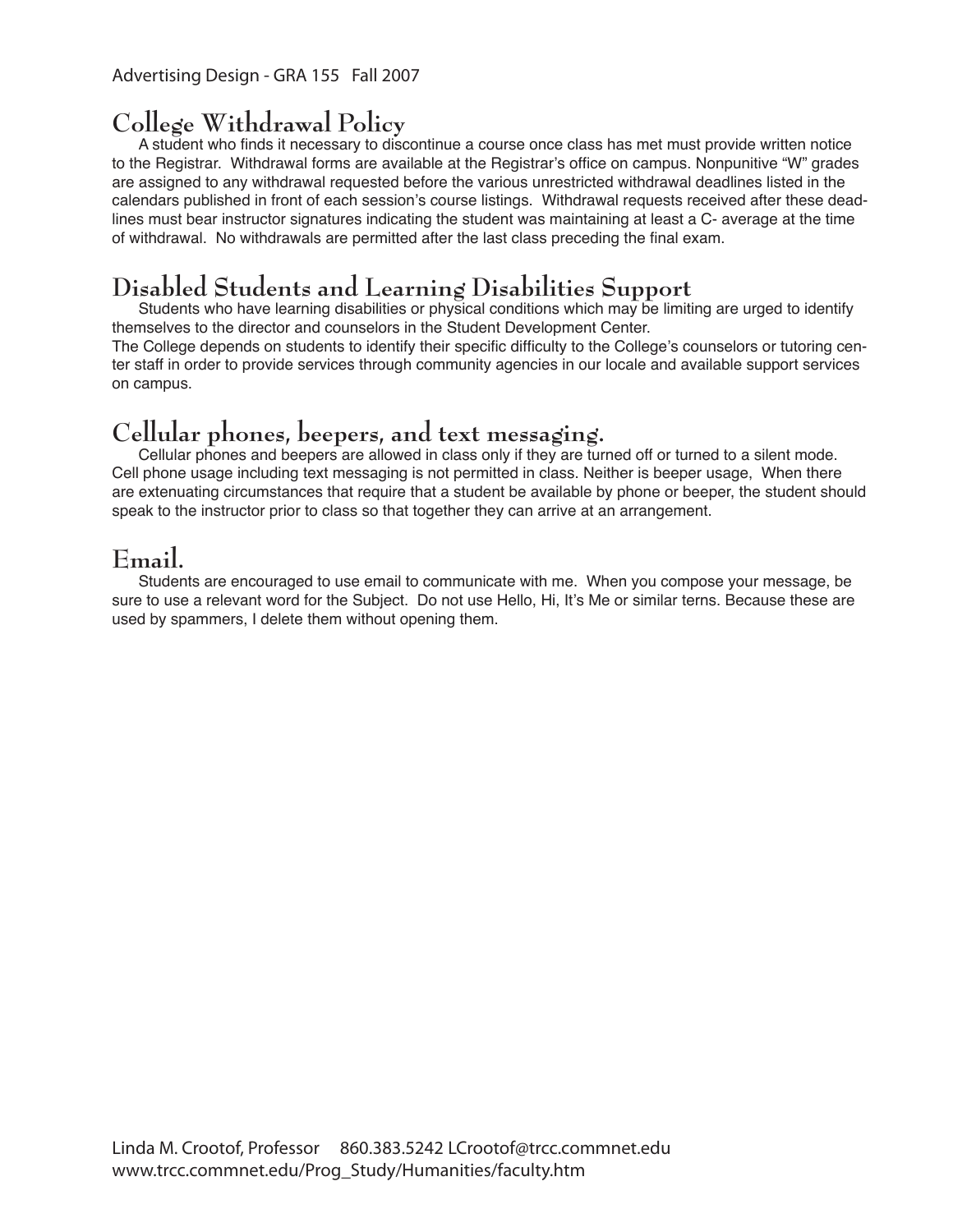## **Class Schedule – Advertising Design GRA 155**

- Class #1 Intro Adobe Photoshop and CreatorPro Assignment Buy books, CDs or flash drive, notebook.
- Class #2 Creator basics. Page Borders and Frames Assignment Read Ch.1 in RobinWilliams DesignWorkshop. Do all of the questions on pp. 4 and 5 in writing (OK to consult with friends and classmates).
- Class #3 Typography Reminders, Clip Art for Illustrations, Pnntone Matching System Assignment Clip art – enlarge it, apply usual filter effect, then combine different clip arts styles to make a unique illustration
- Class #4 Clip Art Fonts, Converting to Outlines, Scripts Assignment Make an ad like on p.19 using clip art fonts. Business card size.
- Class #5 Borders and Backgrounds Assignment Make ad with border as on p. 21. Use Aridi Computer Graphics Read pp. 65-70 in RWDW.
- Class #6 Creative Clip Art for illustration Assignment Use clip art to make ad using p.22 as model. Alter edges, add shadow, bring black box into image, pull color out of illustration for business name.
- Class #7 Creative Cropping of Photos Assignment Make a right justified ad as an on p,30.
- Class #8 Designing with stock photos. Assignment Read Ch. 3. Design assignment TBA.
- Class #9 Visual Puns. Shapes of letters for graphic representation. Photo inside text. Single dominant image Assignment Read pp. 80 –81. Create a visual pun ad.
- Class #10 Intro Designer Exercises Assignment Read Ch. 4 Choose a Look. Do Designer Exercise #1 on p. 64.
- Class #11 Choose a Look. Assignment: Identify the look of each piece in Designer Exercise #1 in your notebook
- Class #12 CreatingVisual Impact Assignment: Read Ch.5. Do Designer Exercise 2, p. 84
- Class #13 Logos and Adding color to black and white images Assignment Read Ch.6 Logos in RWDW. Do Designer Exercise 3, p. 102. Make all type, tweaked letter and graphic element logos in class.